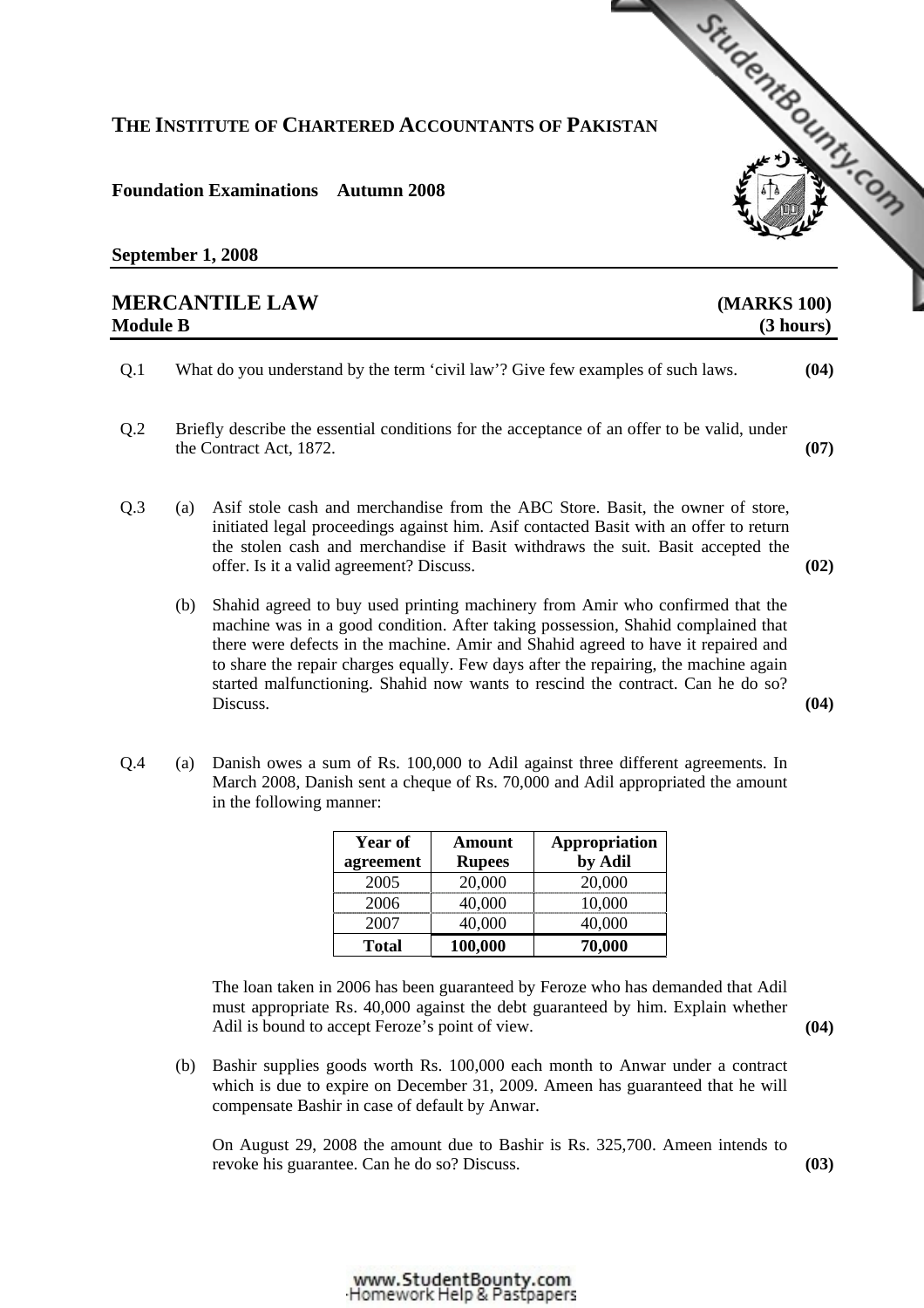Q.5 A agreed to supply machinery to B at a specified date. B informed A that if the delivery  $\frac{1}{2}$ <br>A alayed he would not be able to excute a contract with C. It was agreed that A would would would would be a compensat is delayed he would not be able to execute a contract with C. It was agreed that A would pay Rs. 500,000 per month as compensation in case of delay beyond the agreed date. The machinery was supplied five months after the agreed date due to which B lost the contract with C, which could have earned him a profit of Rs. 2.0 million. As a result of the delay, B was also compelled to pay Rs. 1.5 million to another party i.e. Sunny Enterprises as compensation for breach of contract. B claimed [damages of Rs. 3.5 million](http://www.studentbounty.com/)  from A being the actual loss suffered by him.

Determine the amount of compensation which A would be required to pay B, giving appropriate reasons under the Contract Act, 1872. **(05)** 

- Q.6 (a) Explain the term "pledge". Identify the circumstances under which a pledge made by a non-owner will be considered valid even if the owner has not authorized him to pledge the goods. **(07) (07)** 
	- (b) Briefly state the duties of an agent towards his principal. **(05)**
- Q.7 (a) Narrate the rights available to the aggrieved partner who rightfully rescinds the partnership contract due to fraud or misrepresentation by the other partners. **(05)** 
	- (b) ABC & Company, a partnership firm, has suffered losses and the partners have decided to dissolve the firm. You are required to explain how the accounts shall be settled, in accordance with the Partnership Act, 1932. **(08)**
	- (c) Asad, Bilal and Cassim formed a partnership for 10 years. They decided that Bilal and Cassim will actively manage the business and they performed their responsibilities in the best interest of the partnership for 6 years. However, Asad was not satisfied with the arrangement and served a notice of dissolution of the firm which was disregarded by the other partners. Then Asad filed a suit for dissolution on the grounds that his notice for dissolution of the firm was disregarded. Can he succeed in his suit? Explain. **(04) (04)**
- Q.8 (a) Faisal drew a bill on Ghazi for an amount of Rs. 45,000 which was payable to the order of Faisal. Ghazi accepted the bill in consideration of goods supplied to him by Faisal worth Rs. 30,000 and the remaining Rs. 15,000 to accommodate Faisal. On the due date, Ghazi dishonoured the bill. You are required to explain the following:
	- (i) If Faisal sues Ghazi, can he succeed in recovering the amount due on the bill?
	- (ii) What would be the rights of Hamid and Ghazi if Faisal endorses the bill to Hamid for value and on dishonour, Hamid sues Ghazi on the bill? **(06)**
	- (b) Explain the term "ambiguous instruments" giving at least two examples. Can such instruments be negotiated? **(04)**
	- (c) List the rules for determining the compensation payable in case of dishonour of negotiable instruments. **(06)**
- Q.9 (a) List the implied conditions which are attached to a contract of sale by sample. **(03)** 
	- (b) Discuss the remedies available to a buyer in case of non-delivery of goods by a

(2)

www.StudentBounty.com Homework Help & Pastpapers